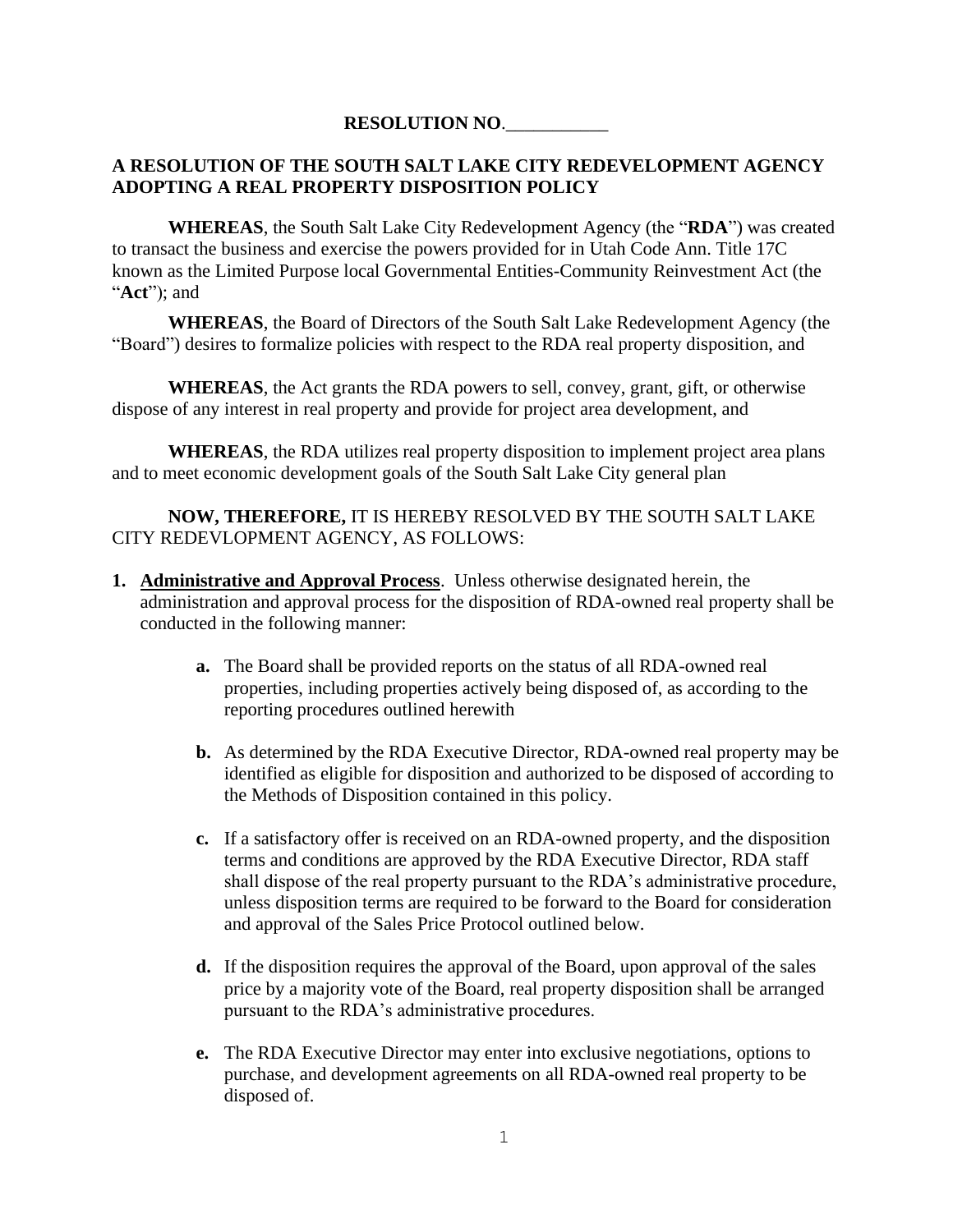- **2. Real Property Disposition Scope**. The policy applies to all real property owned by the RDA.
- **3. Reporting**. Unless otherwise specified herein, RDA staff shall provide the Board with information regarding the disposition and status of RDA-owned real properties on an annual basis, by a written report or an oral briefing. The report will include an inventory of all RDA owned real property; address and description of each property; including approximant size, and zoning; description of any interim use occurring on the property; date acquired; disposition status; and approximate timeframe of potentially disposing of the property.
- **4. Methods of Disposition**. Disposition of all RDA-owned real property shall comply with all applicable laws and be conducted in a competitive and transparent manner. Further, disposition methods shall support the RDA and South Salt Lake City objectives as outlined in adopted master plans, project area plans, and other adopted policies. All RDA-owned real property shall be subject to a development agreement or other mechanism to ensure compliance with the intended reuse plan proposed for the property. Unless otherwise specified herein, RDA-owned real property shall be disposed of using the following methods:
	- **a.** Competitively Marketed. The RDA shall competitively market RDA-owned real property to create open, transparent exposure to the marketplace. Methods available to competitively market RDA-owned real property include the following:
		- **i.** Request for qualifications (RFQ) to competitively market the property through a time-limited qualification-based selection process;
		- **ii.** Request for proposals (RFP) to competitively market the property through a time-limited project-based selection process;
		- **iii.** Market property on an open-ended basis to competitively market the property through a listing with a property broker or other through other means of marketing.
	- **b.** Exclusively Negotiated. An exclusively negotiated sale of RDA-owned real property is deemed to be appropriate and effective only if at least one of the following criteria is met:
		- **i.** The property is landlocked;
		- **ii.** The sale is to an adjacent property owner(s) to facilitate meeting objectives as defined in a project area plan, or to eliminate costs related to the upkeep of the property;
		- iii. The sale is to a non-profit or governmental agency for a community development or public use;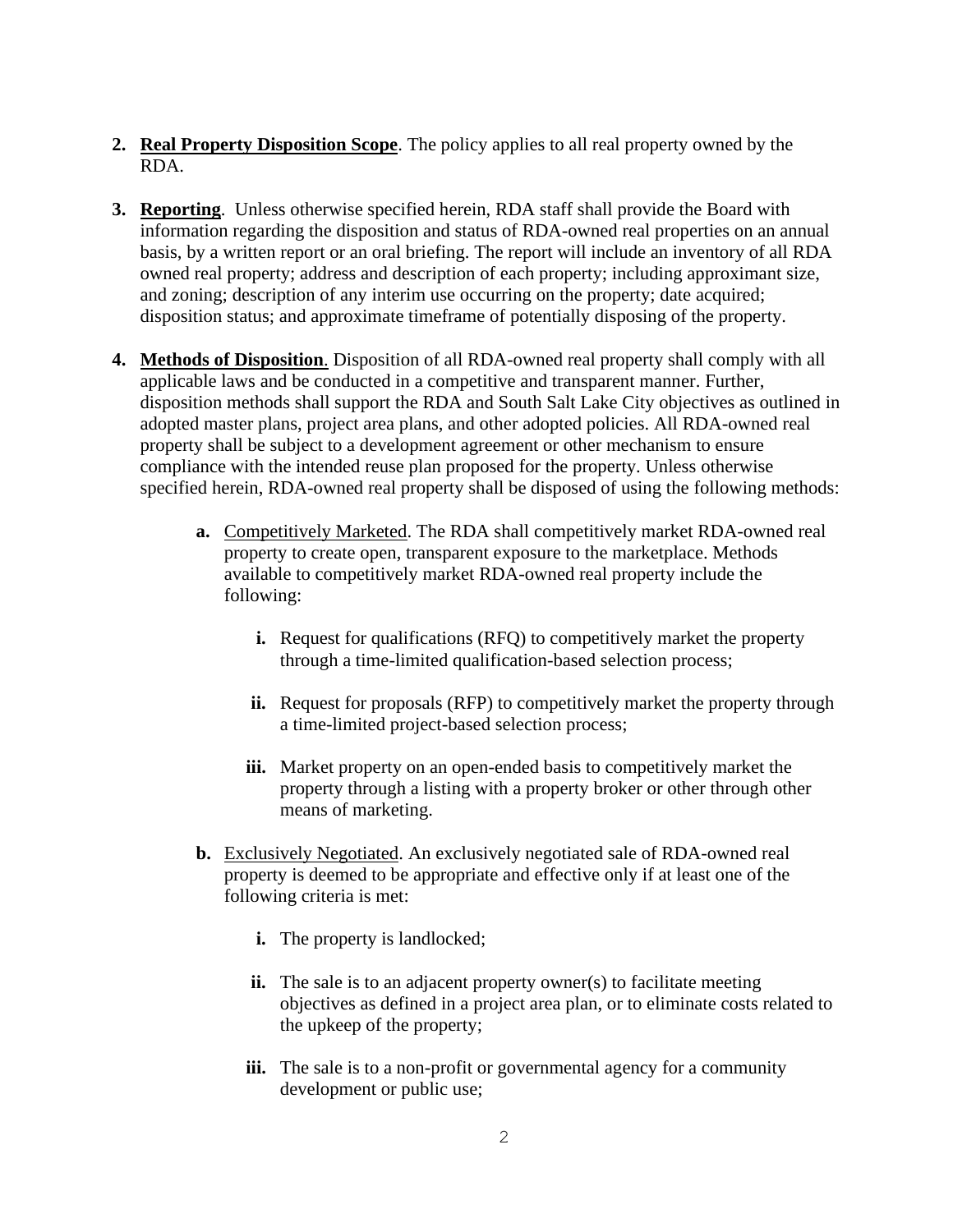- **iv.** The sale of property has been competitively offered with no competitive responses received;
- **v.** The sale of property has previously been used as a public right of way that is no longer required for such proposes;
- **vi.** The exchange of property is to facilitate redevelopment objectives defined in a project area plan.
- **5. Sales Price Protocol**. Unless otherwise specified herein, the RDA shall dispose of RDAowned real property under the most advantageous terms appropriate for the Circumstances, and shall abide by the methodology outlined as follows:
	- **a.** The sales price of all RDA-owned real property shall be at fair market value as determined by an RDA-commissioned appraisal that is based on an as-is appraisal premise. No Board approval shall be required for a sale at appraised value.
	- **b.** RDA-owned real property may be discounted below fair market value to support the implementation of project area plans, or where it has been determined by a financial analysis, including, but not limited to a gap analysis, that demonstrates the property discount is necessary for the project to succeed. Market conditions, economic trends, costs to maintain RDA-owned real property, and public benefits relating to economic development shall be considered when determining property discounts.
	- **c.** Property discounts are subject to approval by a majority vote of the Board if property is to be sold at a discount rate greater than 25% below the as-is appraised fair market value.